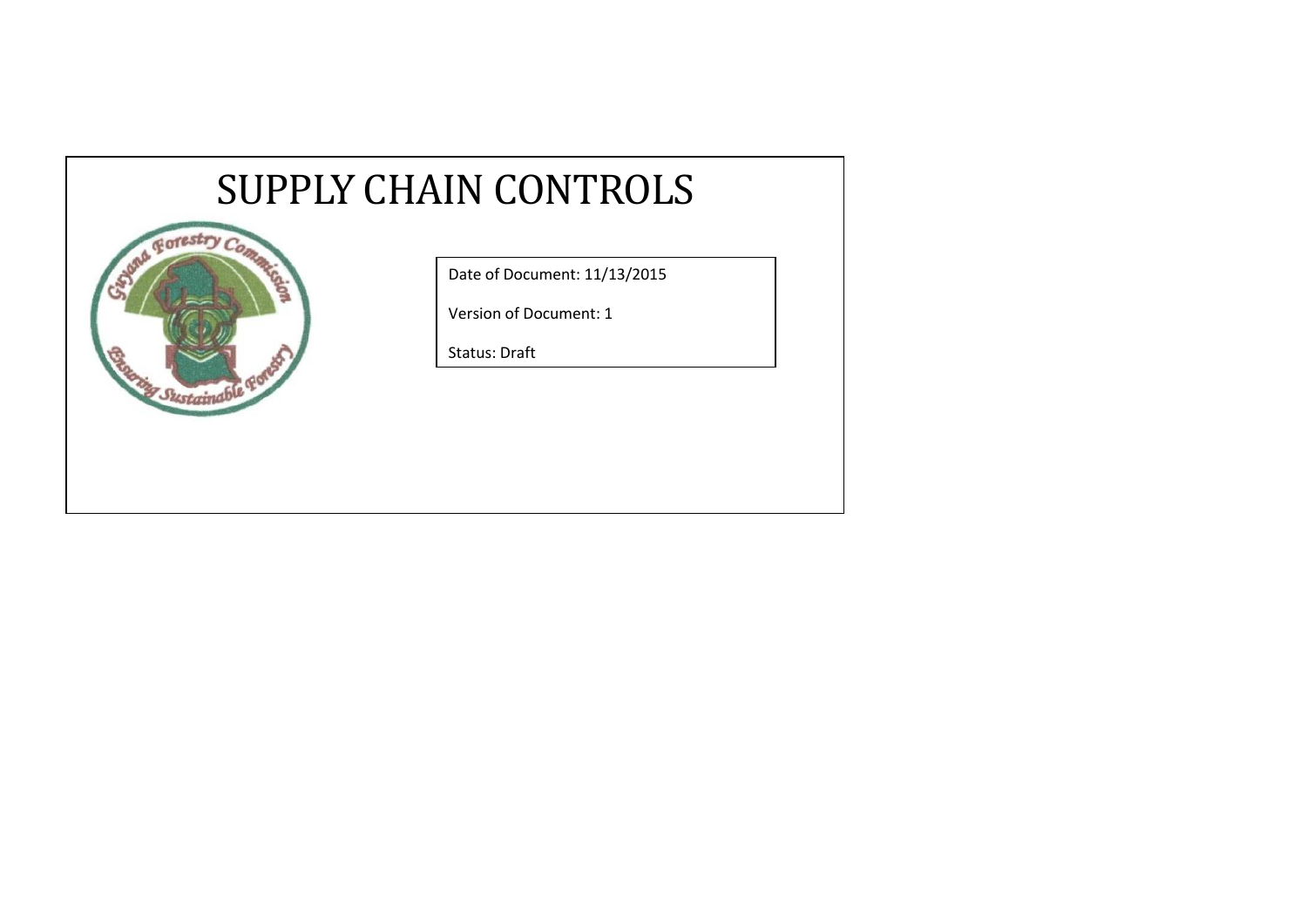|                                              | <b>Product identification</b>         | <b>Data declaration</b>                                                                                                        |                                                                                                                                                                        | <b>Data verification</b>                                                                               |                                                                                                                                     |                                                                                                                                                                                                                                                                   |
|----------------------------------------------|---------------------------------------|--------------------------------------------------------------------------------------------------------------------------------|------------------------------------------------------------------------------------------------------------------------------------------------------------------------|--------------------------------------------------------------------------------------------------------|-------------------------------------------------------------------------------------------------------------------------------------|-------------------------------------------------------------------------------------------------------------------------------------------------------------------------------------------------------------------------------------------------------------------|
| Steps of the supply chain                    |                                       | <b>Activity and</b><br>responsibility                                                                                          | Data to be<br>declared                                                                                                                                                 | <b>Validation</b>                                                                                      | <b>Reconciliation</b>                                                                                                               | <b>Remarks</b>                                                                                                                                                                                                                                                    |
| 1. Import<br>Stock survey <sup>1</sup><br>2. | Method<br>Plastic or Aluminium<br>tag | Who declares<br>what and how?<br>FMO submits a<br>tree location map<br>and stock<br>inventory list                             | Which data?<br>SPP<br>Inventory number<br>Diameter<br>Location<br>(Grid/GPS)                                                                                           | Which sets of data are<br>compared?<br>GFC 2.5% verification<br>report vs. FMO Stock<br>inventory list | Which sets of data<br>are compared?                                                                                                 | <b>Entry Point</b><br>Need to be discussed with<br>customs<br>Required for Large<br>Concessions, Mining Permits<br>and Agrculture Leases. Entry<br>Point<br>No reconciliation as stock<br>survey is the first step in the<br>supply chain                         |
| Tree felling/Log<br>3.<br>Production         | Plastic tags                          | <b>FMO</b><br>carries/submits<br>Removal permit<br>or Private<br>Property Removal<br>Declaration and<br>Production<br>Register | Removal permit or<br><b>Private Property</b><br>Removal<br>Declaration<br>number<br>Truck license plate<br>Date and time<br>issued<br>Name and number<br>of FMO<br>SPP | GFC scaling forms vs.<br>FMO production<br>register (large<br>concessions)                             | <b>FMO Production</b><br>register vs. FMO<br>stock inventory list<br>(large concessions<br>Mining Permits and<br>Agrculture Leases) | Required for Large<br>Concessions, Mining Permits<br>and Agrculture Leases.<br>No reconciliation for small<br>concessions, Amerindian<br>Villages and Private property<br>as Tree felling/Log Production<br>is the first step in the supply<br>chain. Entry Point |

 $<sup>1</sup>$  First point of entry in the supply chain</sup>

 $\overline{a}$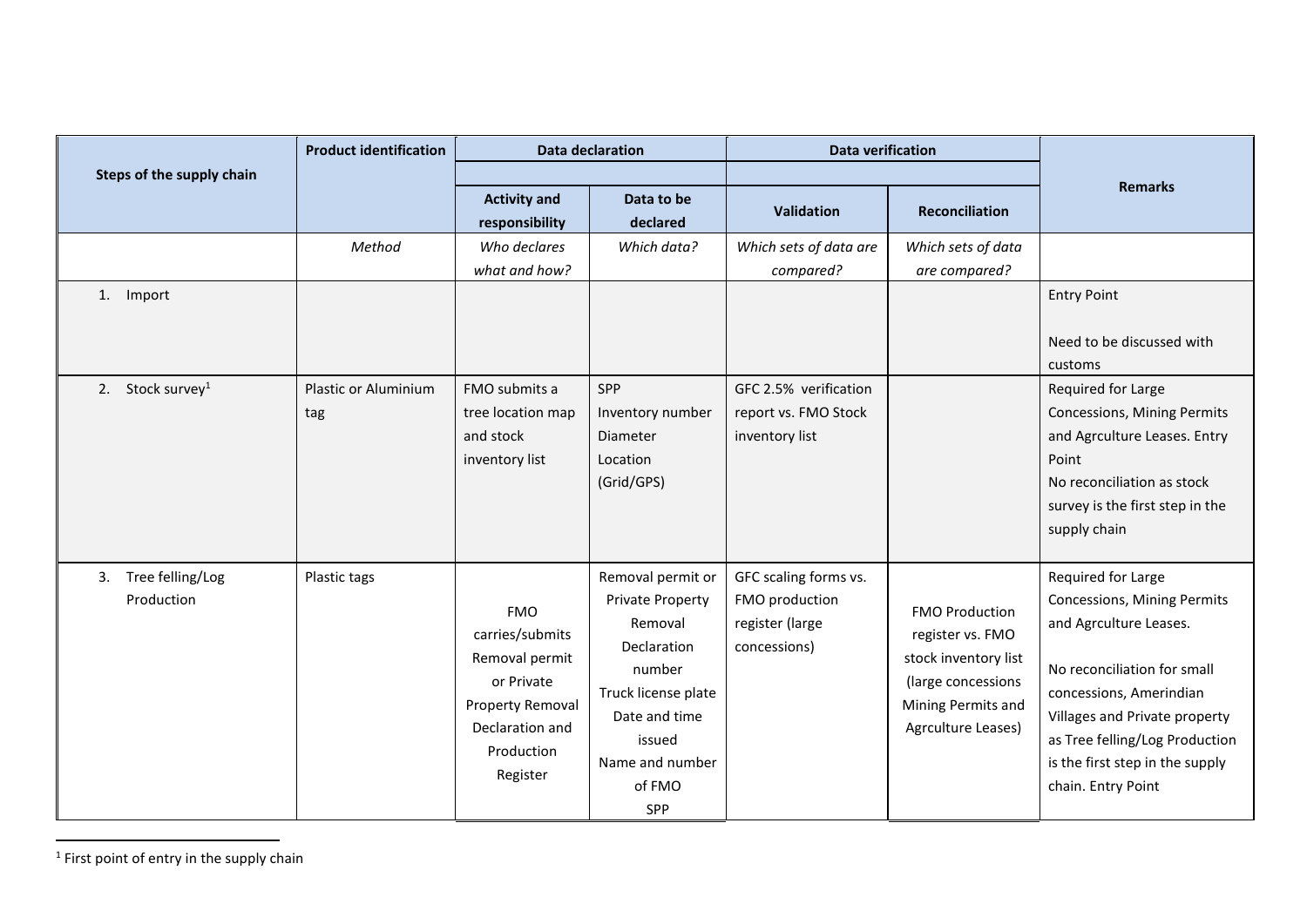|    | 4. Transport<br>Roundwood/Chainsaw<br>lumber (road, river, etc) | Plastic tag                   |                                                                                                                | GFC tag number<br>Inventory number<br>(large concessions)<br>Length<br>Diameter<br>Volume<br>GPS<br>Number of pieces                                                                                                                                         | Record in the GFC log<br>book at forest station<br>documents GFC<br>validation of RP or<br>PPRD compliance                                        |                                                                         | Consider Option of having a<br>GFC Validation report/form to<br>assess compliance of RP/PPRD. |
|----|-----------------------------------------------------------------|-------------------------------|----------------------------------------------------------------------------------------------------------------|--------------------------------------------------------------------------------------------------------------------------------------------------------------------------------------------------------------------------------------------------------------|---------------------------------------------------------------------------------------------------------------------------------------------------|-------------------------------------------------------------------------|-----------------------------------------------------------------------------------------------|
|    | 5. Log yard (intermediary)                                      | Plastic tags                  |                                                                                                                |                                                                                                                                                                                                                                                              |                                                                                                                                                   |                                                                         | Optional step of the supply<br>chain (to be confirmed)                                        |
| 6. | Processing Mill gate                                            | Plastic tag                   | FMO keeps and<br>makes available<br>upon request a<br>Sawmill register of<br>all logs entering<br>the log yard | Removal permit or<br>Private Property<br>Removal<br>Declaration<br>number<br>Truck license plate<br>Date and time<br>issued<br>Name and number<br>of FMO<br>SPP<br>GFC tag number<br>Inventory number<br>(large concessions)<br>Length<br>Diameter<br>Volume | GFC ranger assesses<br>the compliance of the<br>Sawmill register<br>(checks permits and<br>logs) and issues a<br>Range report (general<br>report) | FMO Permit and<br>Production Register<br>v. FMO Sawmill<br>register     | Validation by GFC- checks<br>permits and logs;<br>brands/hammers logs                         |
|    | 7. Processing input                                             | No standard<br>identification | FMO submits<br>monthly sawmill<br>return (timber<br>input information)                                         | Total input volume<br>per species                                                                                                                                                                                                                            | No validation required                                                                                                                            | Sawmill register vs.<br>Sawmill return<br>(timber input<br>information) |                                                                                               |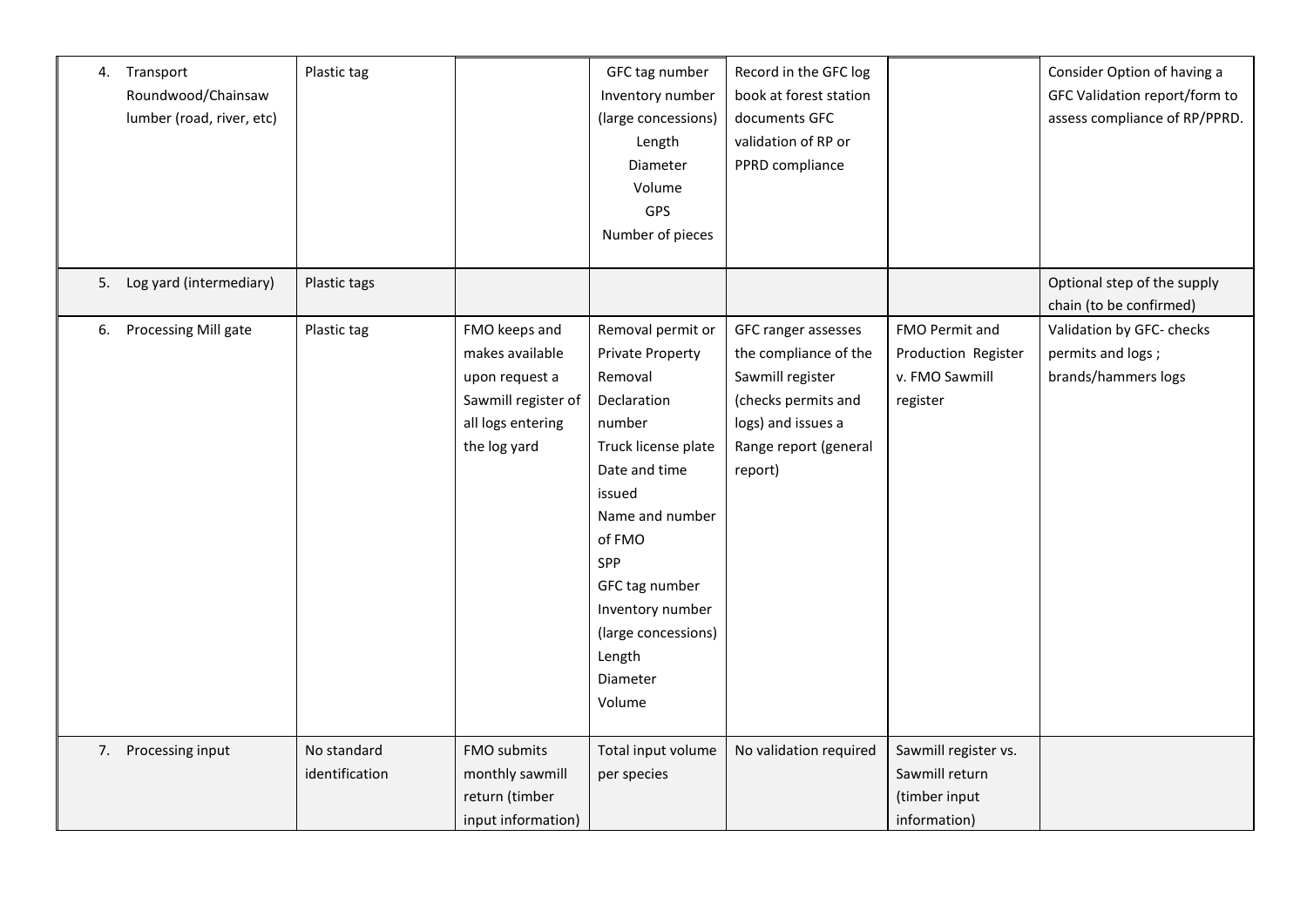| 8.<br>Processing output          | No standard        | FMO submits        | Total output        | <b>GFC assesses Sawmill</b> | Sawmill register vs.   | Consider regular assessment of |
|----------------------------------|--------------------|--------------------|---------------------|-----------------------------|------------------------|--------------------------------|
|                                  | identification     | monthly Sawmill    | volume per          | return (timber output       | Sawmill return         | sawmill recovery rates for     |
|                                  |                    | return (timber     | species             | information) average        | (timber output         | more precise validation of     |
|                                  |                    | output             |                     | standards                   | information)           | Sawmill return (timber output  |
|                                  |                    | information)       |                     |                             |                        | information)                   |
| <b>Transport Processed</b><br>9. | No standard        | <b>FMO</b>         | Date                | Record in the GFC log       | No reconcilitation     | RP or PPRD required for        |
| Product(road, river, etc)        | identification     | carries/submits    | Name of FMO         | book at forest station      | required.              | sawmills within log source     |
|                                  |                    | RP or PPRD or Bill | SPP                 | documents GFC               |                        | area.                          |
|                                  |                    | of Sale            | Volume (minimum     | validation of RP or         |                        |                                |
|                                  |                    |                    | information         | PPRD or Bill or Sale        |                        | Bill of sale required for      |
|                                  |                    |                    | available)          | compliance                  |                        | sawmills located out of log    |
|                                  |                    |                    |                     |                             |                        | source area.                   |
|                                  |                    |                    |                     |                             |                        |                                |
|                                  |                    |                    |                     |                             |                        | Only RP and PPRD submitted     |
|                                  |                    |                    |                     |                             |                        | to GFC                         |
|                                  |                    |                    |                     |                             |                        |                                |
| 10. Further processing and       | Plastic tags(logs) | FMO submits        | Total monthly       | Currently no                | RP or PPRD vs.         | Consider how far supply chain  |
| sale on domestic market          |                    | monthly            | input and output    | validation                  | lumberyard returns     | control should go on the       |
|                                  | No standard        | lumberyard         | volume per          |                             |                        | domestic market                |
|                                  | identification for | returns, supply    | species/product     |                             |                        |                                |
|                                  | other products     | register, sales    |                     |                             |                        |                                |
|                                  |                    | form               | Permit#             |                             |                        | Exit point                     |
|                                  |                    |                    |                     |                             |                        |                                |
|                                  |                    |                    |                     |                             |                        |                                |
| 11. Export                       | Plastic tags(logs) | FMO submits        | Date                | FMO application for         | Application for        | Exit point                     |
|                                  |                    | Application for    | SPP                 | export certificate Vs.      | export certificate vs. |                                |
|                                  | No standard        | Export certificate | Volume              | GFC verification report     | RP or PPRD (logs and   |                                |
|                                  | identification for |                    | Product             |                             | chainsaw lumber)       |                                |
|                                  | other products     |                    | Name and number     |                             |                        |                                |
|                                  |                    |                    | of FMO              |                             | Application for        |                                |
|                                  |                    |                    | RP or PPRD          |                             | export certificate vs. |                                |
|                                  |                    |                    | number              |                             | Bill of sale (lumber)  |                                |
|                                  |                    |                    | Destination         |                             |                        |                                |
|                                  |                    |                    | Bill of sale number |                             |                        |                                |